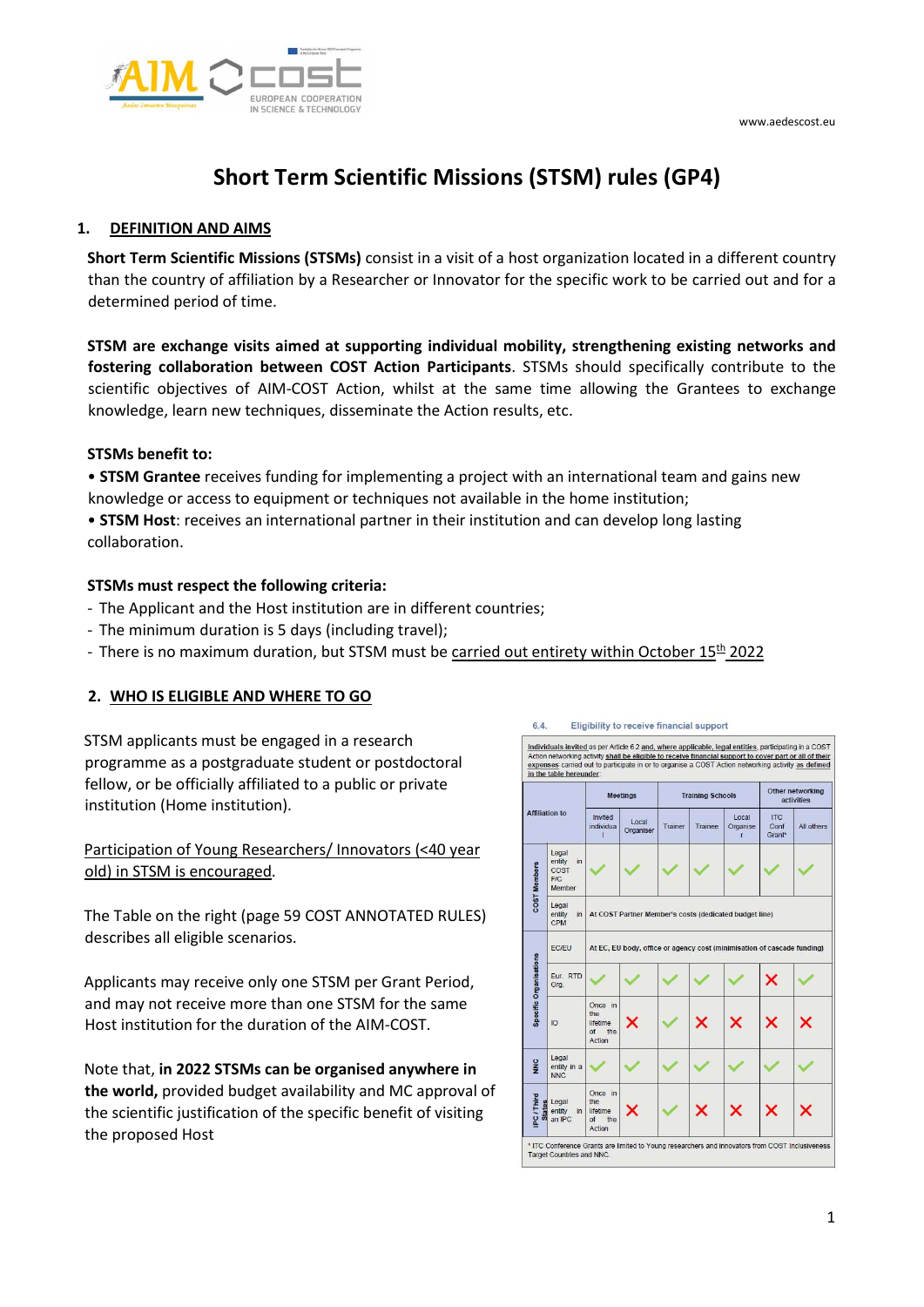

#### 3. HOW TO APPLY

Eligible applicants should follow these steps

3.1 - Before submitting an application, obtain the agreement of the host institution on the work plan and proposed dates by means of an invitation letter signed by a senior researcher affiliated with the Host institution;

### 3.2 - Fill in e-COST (at: https://e-services.cost.eu/stsm ):

- Title
- Start and end date (within October 15th 2022 );
- Budget requested by the applicant;
- Information about the host institution and contact person

### 3.3 - Upload to e-COST:

• Application form (template available on e-COST) describing: Goals, description of the work to be carried out, expected outcomes and description of the contribution to AIM-COTS MoU objectives (3 pages maximum);

- Confirmation of the host on the agreement from the host institution in receiving the applicant;
- Short Curriculum vitae (3 pages maximum);
- 1-page motivation letter;
- Letter of support from the home institution.

Applicants are informed that their application can be accessed by the holders of leadership positions ad any evaluation Committees in AIM-COST Action for evaluation purposes.

# 4. FINANCIAL SUPPORT

AIM-COST Core-Group will decide on the financial contribution for each STSM, taking into consideration the budget request of the applicant, the outcome of the evaluation of the STSM application, the duration of the mobility, the location of the Host and the total number of STSM approved.

In calculating the requested financial contribution, applicants should take the following criteria into account:

- A fixed daily rate for accommodation and meal expenses, calculated according to the country daily rates approved by the MC;
	- A maximum of EUR 4,000 can be granted to for each successful applicant.

# 5. EVALUATION PROCESS

-

The Grant Awarding Coordinator will analyse the applications and reject those that are incomplete or that do not meet the eligibility criteria. The evaluation, grading and ranking of eligible STSM applications will be the task of AIM-COST Core-Group according to COST Excellence and Inclusiveness Policy and Principles of Openness and Inclusiveness.